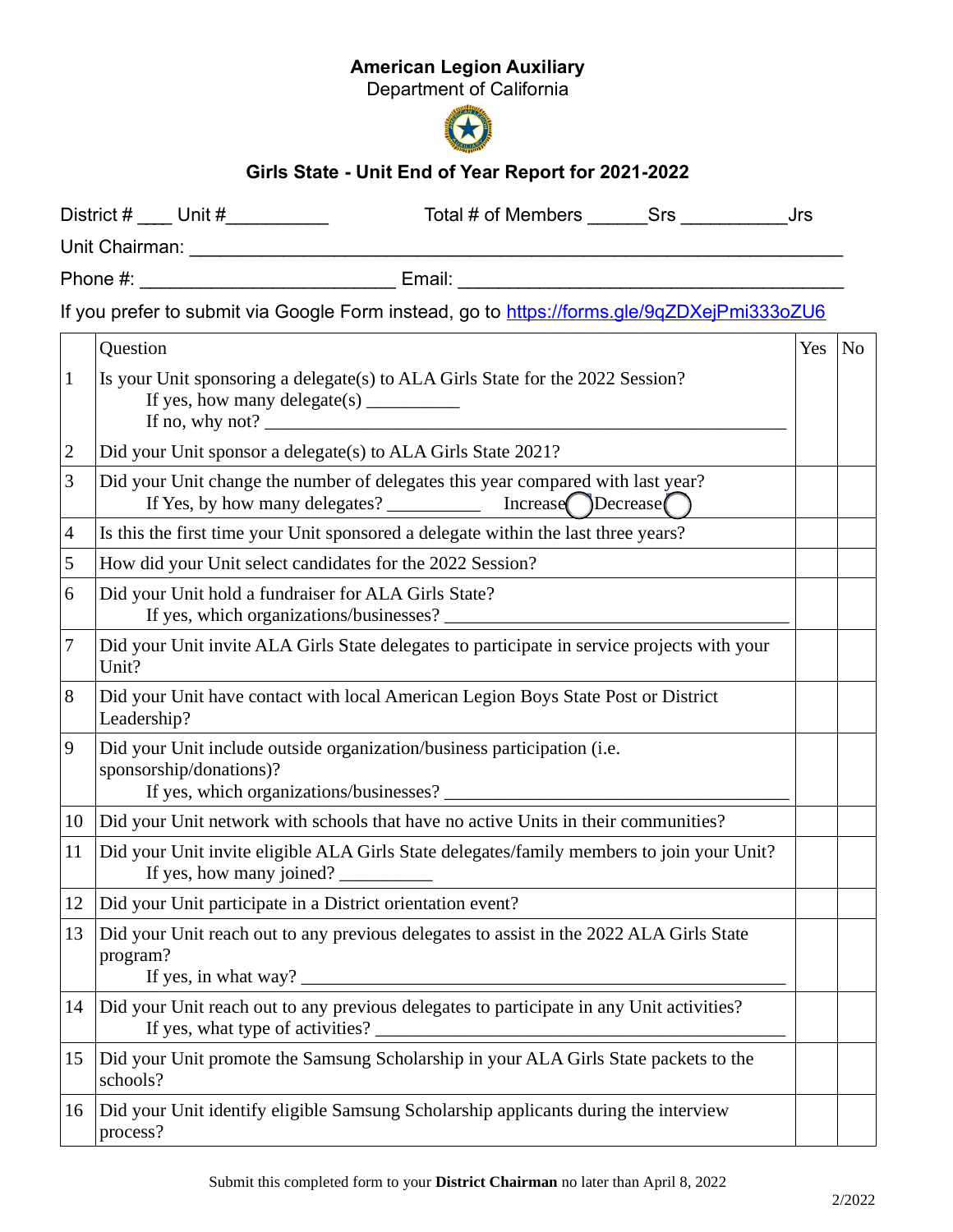| 17 | Did your Unit create a Facebook, Twitter, and/or Instagram account for your Unit and "like"<br>the California Girls State Alumnae Foundation and the ALA Girls State and Nation pages,<br>or did your Unit post to its social media account this year? |  |  |  |  |
|----|--------------------------------------------------------------------------------------------------------------------------------------------------------------------------------------------------------------------------------------------------------|--|--|--|--|
| 18 | Did your Unit prepare an article about your ALA Girls State delegates and submit it to your<br>local newspaper? If yes, name of publication or link to article:                                                                                        |  |  |  |  |
| 19 | Total hours volunteered by Unit members for ALA Girls State:<br>Total dollars spent for ALA Girls State: ___________ (Do NOT include donation reported in<br>next question.)                                                                           |  |  |  |  |
| 20 | Did your Unit give a donation to ALA Department Girls State?<br>If yes, how much was the donation?<br>If yes, did the Unit Restrict the Donation?<br>If yes, for which category was the donation restricted?                                           |  |  |  |  |

Please briefly explain any challenges and successes below. Suggested topics include, but are not limited to, candidate selection, fundraising, former delegate involvement, developing coordination with American Legion Boys State Post or District leadership, and publicity.